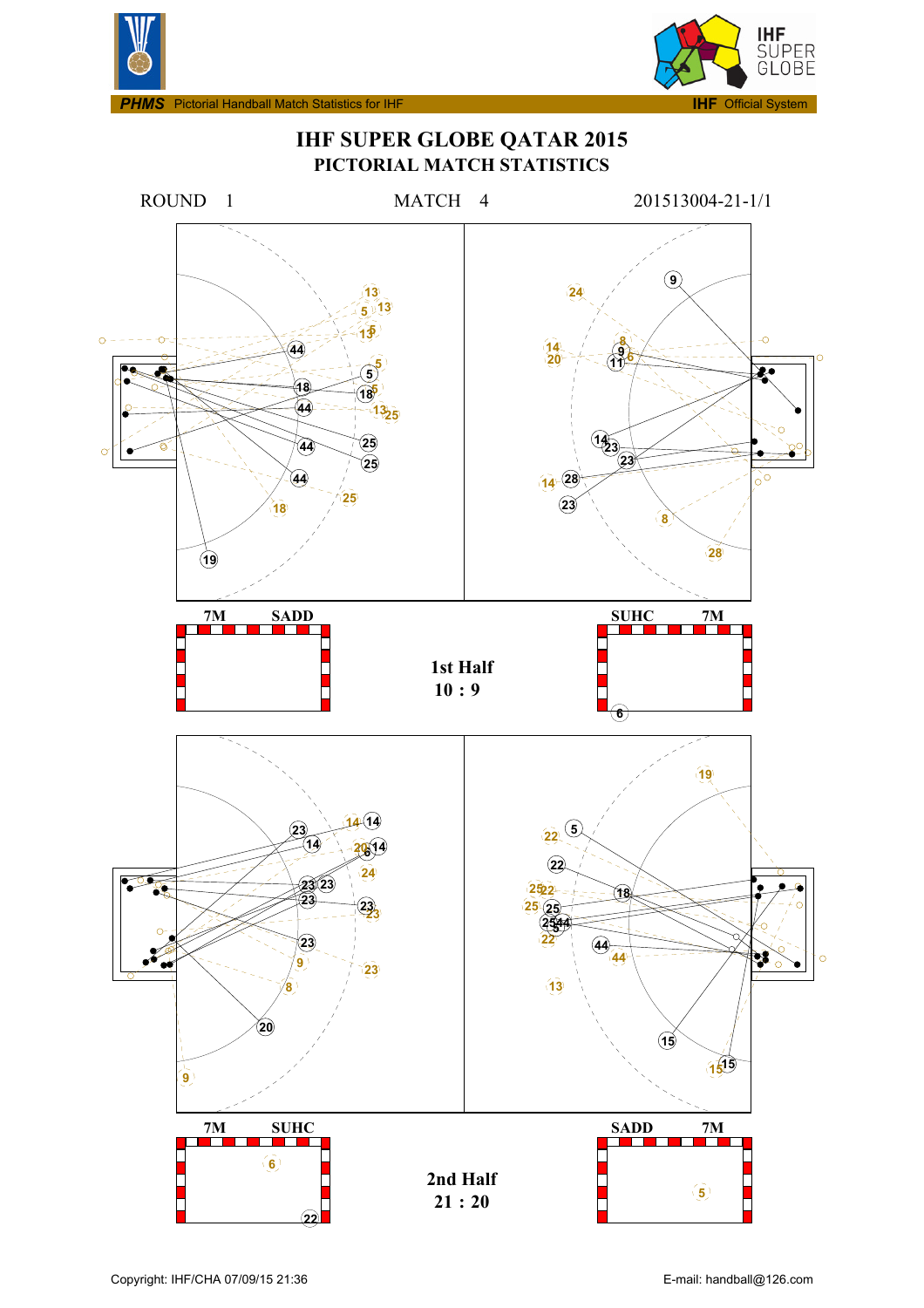



**PHMS** Pictorial Handball Match Statistics **INF** Official System

## **IHF SUPER GLOBE QATAR 2015**

INDV/TEAM MATCH STATISTICS

| <b>MEN</b>   | <b>OFFICIAL</b><br><b>HANDBALL</b> |                      | ROUND <sub>1</sub> | <b>QUARTER FINALS</b> |              |              | <b>GROUP</b><br>MATCH 4 | - X                    |       |           |                 |                |                 |                | 201513004-14-1/2<br>07/09/2015 20:00 | Duhail   |
|--------------|------------------------------------|----------------------|--------------------|-----------------------|--------------|--------------|-------------------------|------------------------|-------|-----------|-----------------|----------------|-----------------|----------------|--------------------------------------|----------|
| No.          | Name                               | <b>Field</b><br>Shot | Line<br>Shot       | Wing<br>Shot          | Fast<br>Brk. | Brk.<br>Thr. | Free<br>Thr.            | 7 <sub>m</sub><br>Thr. | Total | Rate<br>% |                 |                | ASST. ERR. WAR. | $2^{\prime}$   | D+DR TIME                            |          |
|              | AL SADD(QAT)(SADD)                 |                      |                    |                       |              |              |                         |                        |       |           |                 |                |                 |                |                                      |          |
|              | (COURT PLAYER)                     |                      |                    |                       |              |              |                         |                        |       |           |                 |                |                 |                |                                      |          |
| $\mathbf{1}$ | <b>ALIHODZIC Irhad</b>             |                      |                    |                       |              |              |                         |                        |       | 0.0%      |                 |                |                 |                |                                      | 00:12:08 |
| 5            | ALKRAD Mustafa                     | 2/6                  |                    |                       | 1/1          |              |                         | 0/1                    | 3/8   | 37.5%     | 3               | 3              |                 |                |                                      | 00:37:04 |
| 6            | ABDELMAGEED M.                     |                      |                    |                       |              |              |                         |                        |       | 0.0%      |                 |                |                 |                |                                      | 00:00:00 |
| 13           | <b>ABDELHAK Ahmed</b>              | 0/5                  |                    |                       |              |              |                         |                        | 0/5   | 0.0%      | $\mathbf{1}$    | 3              | $\mathbf{1}$    |                |                                      | 00:25:25 |
| 15           | <b>ALBISHI Fahad</b>               |                      |                    | 2/3                   |              |              |                         |                        | 2/3   | 66.7%     |                 |                |                 |                |                                      | 00:59:47 |
| 16           | ABDELGAFOOR M.                     |                      |                    |                       |              |              |                         |                        |       | 0.0%      |                 |                |                 |                |                                      | 00:47:52 |
| 18           | <b>ELFAKHARANY Hany</b>            | 1/1                  | 2/3                |                       |              |              |                         |                        | 3/4   | 75.0%     |                 | $\mathbf{1}$   | $\mathbf{1}$    | $\overline{2}$ |                                      | 00:58:23 |
| 19           | AL KUWARI Faisal                   |                      |                    | 0/1                   | 1/1          |              |                         |                        | 1/2   | 50.0%     |                 |                |                 |                |                                      | 00:59:59 |
| 22           | <b>CHEROUVEIM S.</b>               | 1/4                  |                    |                       |              |              |                         |                        | 1/4   | 25.0%     | $\overline{2}$  | $\mathbf{1}$   |                 |                |                                      | 00:19:29 |
| 25           | <b>OMAHIC Selvedin</b>             | 4/8                  |                    |                       |              |              |                         |                        | 4/8   | 50.0%     |                 | 5              |                 |                |                                      | 00:53:53 |
| 39           | <b>AHMED Nour</b>                  |                      |                    |                       |              |              |                         |                        |       | 0.0%      |                 |                |                 |                |                                      | 00:00:00 |
| 44           | ALGHAMDI Abdulla                   |                      | 5/6                |                       | 1/1          |              |                         |                        | 6/7   | 85.7%     |                 | $\overline{c}$ | $\mathbf{1}$    | $\mathbf{1}$   |                                      | 00:38:49 |
| 77           | <b>SOUDANI Ahmed</b>               |                      |                    |                       |              |              |                         |                        |       | 0.0%      |                 |                |                 |                |                                      | 00:00:00 |
| 96           | <b>EBAID Ebrahim</b>               |                      |                    |                       |              |              |                         |                        |       | 0.0%      |                 | $\mathbf{1}$   |                 |                |                                      | 00:05:33 |
|              |                                    |                      |                    |                       |              |              |                         |                        |       |           |                 |                |                 |                |                                      |          |
|              |                                    |                      |                    |                       |              |              |                         |                        |       |           |                 |                |                 |                |                                      |          |
|              | <b>Total</b>                       | 8/24                 | 7/9                | 2/4                   | 3/3          |              |                         | 0/1                    | 20/41 | 48.8%     | $6\phantom{1}6$ | 16             | 3               | 3              |                                      |          |
|              | (GOALKEEPER)                       |                      |                    |                       |              |              |                         |                        |       |           |                 |                |                 |                |                                      |          |
| $\mathbf{1}$ | <b>ALIHODZIC Irhad</b>             | 2/2                  | 1/2                |                       | 0/2          |              |                         | 1/2                    | 4/8   | 50.0%     |                 |                |                 |                |                                      | 00:12:08 |
| 16           | ABDELGAFOOR M.                     | 3/8                  | 1/2                | 2/2                   | 0/4          | 0/6          |                         | 0/1                    | 6/23  | 26.1%     |                 |                |                 |                |                                      | 00:47:52 |
|              |                                    |                      |                    |                       |              |              |                         |                        |       |           |                 |                |                 |                |                                      |          |
|              | <b>Total</b>                       | 5/10                 | 2/4                | 2/2                   | 0/6          | 0/6          |                         | 1/3                    | 10/31 | 32.3%     |                 |                |                 |                |                                      |          |

### **COURT PLAYER: GOALS/SHOTS GOALKEEPER: SAVED/SHOTS**

| <b>TEAM TOTALS</b> | <b>GOALS</b>   | <b>SAVED</b> | <b>MISSED</b> | <b>POST</b> | <b>BLOCKED</b> | <b>TOTAL</b> | $RATE(\%)$ |
|--------------------|----------------|--------------|---------------|-------------|----------------|--------------|------------|
| Field Shot         | 8              | 9            | 4             |             | $\overline{2}$ | 24           | 33.3%      |
| Line Shot          | $\overline{7}$ | 1            |               |             |                | 9            | 77.8%      |
| Wing Shot          | 2              |              |               |             |                | 4            | 50.0%      |
| <b>Fastbreak</b>   | 3              |              |               |             |                | 3            | 100.0%     |
| Breakthrough       |                |              |               |             |                |              | 0.0%       |
| <b>Free Throw</b>  |                |              |               |             |                |              | 0.0%       |
| 7M-Throw           |                |              |               |             |                |              | 0.0%       |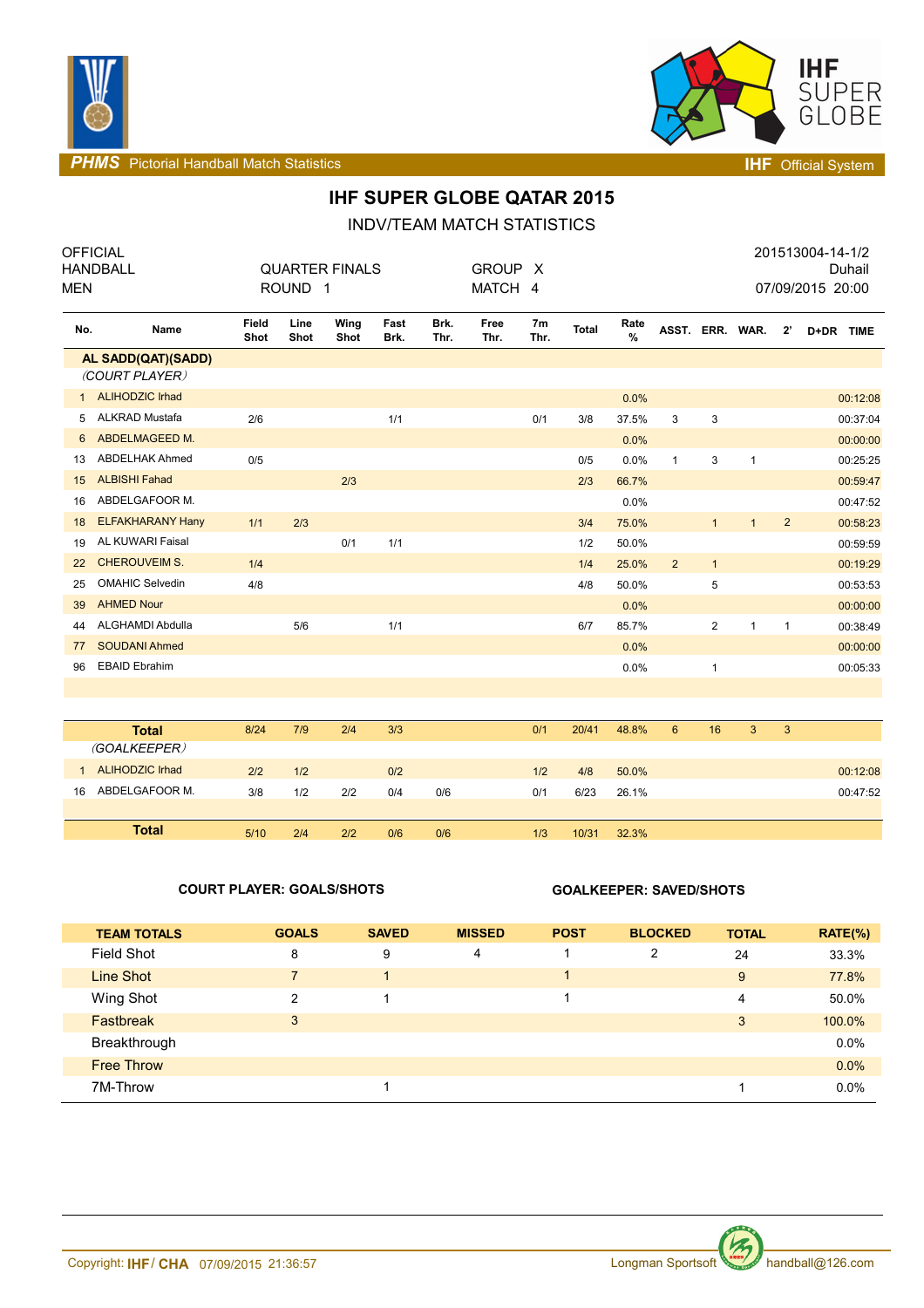



**PHMS** Pictorial Handball Match Statistics **Interval and Contract Contract Contract Contract Contract Contract Contract Contract Contract Contract Contract Contract Contract Contract Contract Contract Contract Contract Con** 

## **IHF SUPER GLOBE QATAR 2015**

INDV/TEAM MATCH STATISTICS

| <b>OFFICIAL</b>                      | HANDBALL                |               | <b>QUARTER FINALS</b> |              |              |              |              | <b>GROUP</b><br>X      |              |              |                 |                |              |                | 201513004-14-2/2<br>Duhail |
|--------------------------------------|-------------------------|---------------|-----------------------|--------------|--------------|--------------|--------------|------------------------|--------------|--------------|-----------------|----------------|--------------|----------------|----------------------------|
| MEN                                  |                         |               | ROUND <sub>1</sub>    |              |              |              | MATCH 4      |                        |              |              |                 |                |              |                | 07/09/2015 20:00           |
| No.                                  | Name                    | Field<br>Shot | Line<br>Shot          | Wing<br>Shot | Fast<br>Brk. | Brk.<br>Thr. | Free<br>Thr. | 7 <sub>m</sub><br>Thr. | <b>Total</b> | Rate<br>$\%$ | ASST. ERR. WAR. |                |              | $2^{\prime}$   | D+DR TIME                  |
| <b>SYDNEY UNI HANDBALL CLUB(AUS)</b> |                         |               |                       |              |              |              |              |                        |              |              |                 |                |              |                |                            |
|                                      | (COURT PLAYER)          |               |                       |              |              |              |              |                        |              |              |                 |                |              |                |                            |
| $\mathbf{1}$                         | <b>FOGERTY Ben</b>      |               |                       |              |              |              |              |                        |              | 0.0%         |                 |                |              |                | 00:00:00                   |
| 6                                    | <b>GAULON Pierre</b>    | 1/1           |                       |              | 0/1          |              |              | 1/2                    | 2/4          | 50.0%        | $\mathbf{1}$    |                |              | $\mathbf{1}$   | 00:08:46                   |
| $\overline{7}$                       | <b>ANDERSON Tim</b>     |               |                       |              |              |              |              |                        |              | 0.0%         |                 |                |              |                | 00:00:00                   |
| 8                                    | <b>BONNIN Pierre</b>    |               | 0/2                   | 0/1          |              |              |              |                        | 0/3          | 0.0%         |                 | $\mathbf{1}$   |              |                | 00:41:17                   |
| 9                                    | <b>CORNELLA Joan</b>    |               | 0/1                   | 0/1          | 2/2          |              |              |                        | 2/4          | 50.0%        |                 | $\mathbf{1}$   |              |                | 00:57:45                   |
| 11                                   | LENNSTROM N. J.         |               |                       |              |              | 1/1          |              |                        | 1/1          | 100%         |                 |                | $\mathbf{1}$ |                | 00:14:14                   |
| 14                                   | <b>RUI Renato Tupan</b> | 2/5           |                       |              | 1/1          | $1/1$        |              |                        | 4/7          | 57.1%        |                 |                |              | $\mathbf{1}$   | 00:44:00                   |
| 20                                   | <b>HOLLAND L. Simon</b> | 0/2           | 1/1                   |              |              |              |              |                        | 1/3          | 33.3%        |                 | $\mathbf{1}$   | $\mathbf{1}$ |                | 00:18:15                   |
| 22                                   | <b>SZKLARSKI Tomasz</b> |               |                       |              |              |              |              | $1/1$                  | $1/1$        | 100%         |                 |                |              | $\mathbf{1}$   | 00:11:52                   |
| 23                                   | <b>LLORENTE Diego</b>   | 1/3           | 1/1                   |              | 3/3          | 4/4          |              |                        | 9/11         | 81.8%        |                 | $\overline{7}$ |              |                | 00:45:38                   |
| 24                                   | <b>DARSOULANT Celym</b> | 0/2           |                       |              |              |              |              |                        | 0/2          | 0.0%         |                 | $\mathbf{3}$   |              | $\mathbf{1}$   | 00:40:24                   |
| 25                                   | TRAVERSO S.             |               |                       |              |              |              |              |                        |              | 0.0%         |                 | $\mathbf{1}$   |              |                | 00:18:50                   |
| 26                                   | <b>LASKAWY Johannes</b> |               |                       |              |              |              |              |                        |              | 0.0%         | $\mathbf{1}$    |                | 1            |                | 00:12:52                   |
| 27                                   | <b>THRANE Johan</b>     |               |                       |              |              |              |              |                        |              | 0.0%         |                 |                |              |                | 00:00:00                   |
| 28                                   | <b>KROCZEK Mateusz</b>  | 1/1           |                       | 0/1          |              |              |              |                        | 1/2          | 50.0%        |                 |                |              |                | 00:40:31                   |
| 29                                   | <b>JOMIN Martin</b>     |               |                       |              |              |              |              |                        |              | 0.0%         |                 |                |              |                | 01:00:00                   |
|                                      | <b>Total</b>            | 5/14          | 2/5                   | 0/3          | 6/7          | 6/6          |              | 2/3                    | 21/38        | 55.3%        | $\overline{2}$  | 14             | 3            | $\overline{4}$ |                            |
|                                      | (GOALKEEPER)            |               |                       |              |              |              |              |                        |              |              |                 |                |              |                |                            |
| 29                                   | <b>JOMIN Martin</b>     | 9/17          | 1/8                   | 1/3          | 0/3          |              |              | 1/1                    | 12/32        | 37.5%        |                 |                |              |                | 01:00:00                   |
|                                      |                         |               |                       |              |              |              |              |                        |              |              |                 |                |              |                |                            |
|                                      |                         |               |                       |              |              |              |              |                        |              |              |                 |                |              |                |                            |
|                                      | <b>Total</b>            | 9/17          | 1/8                   | 1/3          | 0/3          |              |              | 1/1                    | 12/32        | 37.5%        |                 |                |              |                |                            |

### **COURT PLAYER: GOALS/SHOTS GOALKEEPER: SAVED/SHOTS**

| <b>TEAM TOTALS</b> | <b>GOALS</b>  | <b>SAVED</b> | <b>MISSED</b> | <b>POST</b>    | <b>BLOCKED</b> | <b>TOTAL</b>   | $RATE(\% )$ |
|--------------------|---------------|--------------|---------------|----------------|----------------|----------------|-------------|
| <b>Field Shot</b>  | 5             | 5            |               | $\overline{2}$ |                | 14             | 35.7%       |
| Line Shot          | $\mathcal{P}$ | 2            |               |                |                | 5              | 40.0%       |
| Wing Shot          |               | 2            |               |                |                | 3              | $0.0\%$     |
| Fastbreak          | 6             |              |               |                |                | $\overline{7}$ | 85.7%       |
| Breakthrough       | 6             |              |               |                |                | 6              | 100.0%      |
| <b>Free Throw</b>  |               |              |               |                |                |                | $0.0\%$     |
| 7M-Throw           | າ             |              |               |                |                | 3              | 66.7%       |